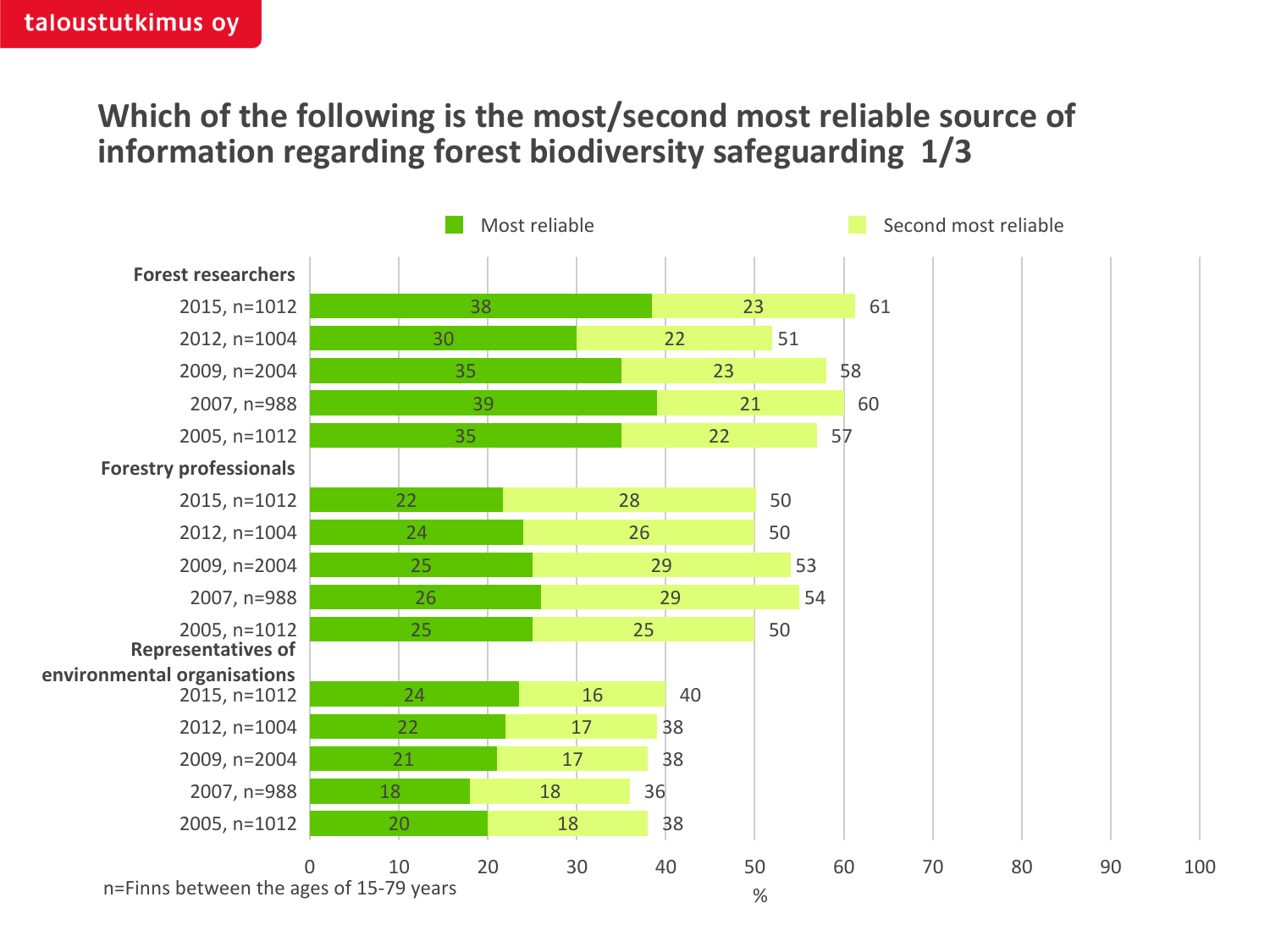## **Which of the following is the most/second most reliable source of information regarding forest biodiversity safeguarding 2/3**